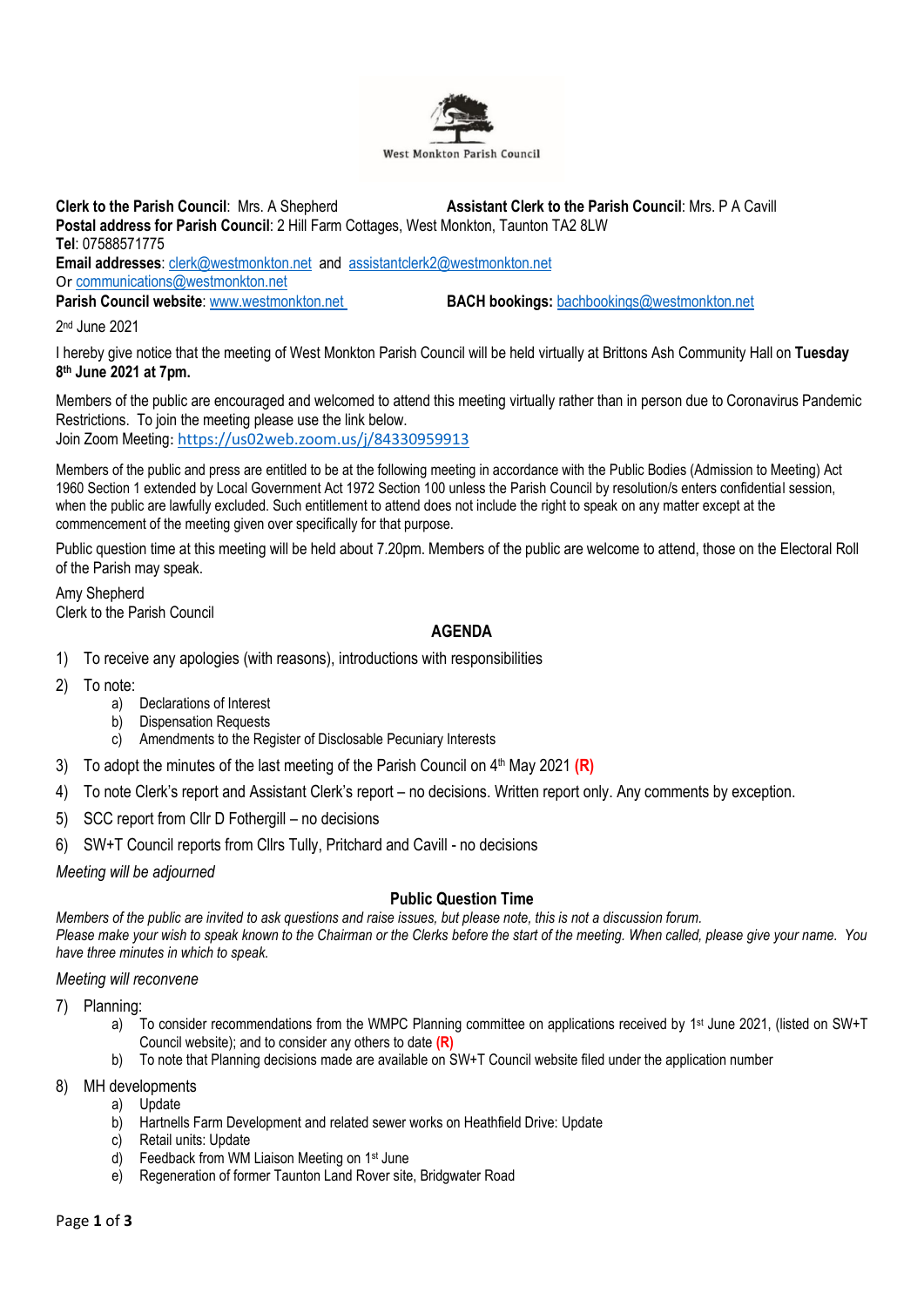- 9) Community Development Projects
	- a) Sports pitches: Update
	- b) Country Park: Update
	- c) Additional pedestrian crossing of A38 at Bathpool
	- d) CIL Projects:
		- Footpaths / Renewing gates and stiles: Update Tacchi Morris Grant Application: Update Aginhills Footpath Diversion: Update
- 10) Community
	- a) Update; Cllr Elliston
	- b) Community Website: Update
	- c) Funding opportunities
- 11) Environmental
	- a) Climate Action Programme for the Parish update
		- Seeds initiative update, to consider prizes, cups and volunteer councillors for school visit **(R)**
	- b) Co-op noticeboard update
	- c) Defibrillator update
	- d) Land next to Old West Monkton Primary School update
	- e) Rainwater run off affecting properties around New Cross Crossroads update
- 12) Local Government Re-Organisation update
- 13) Reports, including recent developments, matters to consider and decisions to be made:
	- a) Bathpool Flood Warden: Mr Kevin Perry
	- b) NP Delivery Group Chairman: Mr K Tutill / Assistant Clerk; Update. Approval of the draft revised NP amended to include Reg 14 responses **(R)**
	- c) Councillors with roles of responsibility (not all Councillors will have a report to make)
		- Footpaths: Cllr Gage. BACH: Cllr Gage. Allotments: Cllr Haskins (Clerk) Highways: Cllr Besley Water Resilience: Cllrs Cavill and Hall Safe Routes to School: Cllr Tully Public Open Spaces, Recreation and Children's Play Areas: Cllr Hope Community Liaison/Transportation: Cllr Elliston; Local Government Re-organisation: Cllrs Tully and Cavill
	- d) Communications Report: Update Clerk.
	- e) GDPR Nothing to report.
	- f) WMPC Chairman: Cllr Haskins.
	- Representatives on outside bodies/Response to Consultations:
	- g) West Monkton Village Hall Management Committee; Cllr Tully to report
	- h) The Spital Trust: Cllr Ellis to report.
	- i) Any other events at which WMPC was represented
	- j) Consultation responses to be developed / approved for submission MHCLG Electronic Communications Infrastructure Consultation [https://www.gov.uk/government/consultations/changes-to-permitted-development-rights-for-electronic-communications](https://www.gov.uk/government/consultations/changes-to-permitted-development-rights-for-electronic-communications-infrastructure-technical-consultation/changes-to-permitted-development-rights-for-electronic-communications-infrastructure-technical-consultation)[infrastructure-technical-consultation/changes-to-permitted-development-rights-for-electronic-communications-infrastructure](https://www.gov.uk/government/consultations/changes-to-permitted-development-rights-for-electronic-communications-infrastructure-technical-consultation/changes-to-permitted-development-rights-for-electronic-communications-infrastructure-technical-consultation)[technical-consultation](https://www.gov.uk/government/consultations/changes-to-permitted-development-rights-for-electronic-communications-infrastructure-technical-consultation/changes-to-permitted-development-rights-for-electronic-communications-infrastructure-technical-consultation) Deadline 14th June 2021. Improving broadband for Very Hard to Reach premises. The Government are consulting on Improving broadband for Very Hard to Reach premises. [https://www.gov.uk/government/consultations/improving-broadband-for-very-hard-to-reach](https://www.gov.uk/government/consultations/improving-broadband-for-very-hard-to-reach-premises)[premises D](https://www.gov.uk/government/consultations/improving-broadband-for-very-hard-to-reach-premises)eadline 11th June 2021.
- 14) Annual Policy Review: Review of policies including: **(R)**
	- Risk Assessment and Management Complaints / Disciplinary Procedure Equality Policy Training Policy Recruitment Policy Working Party Protocol
- 15) Assets

a) Asset Register – Up to date

16) Finance